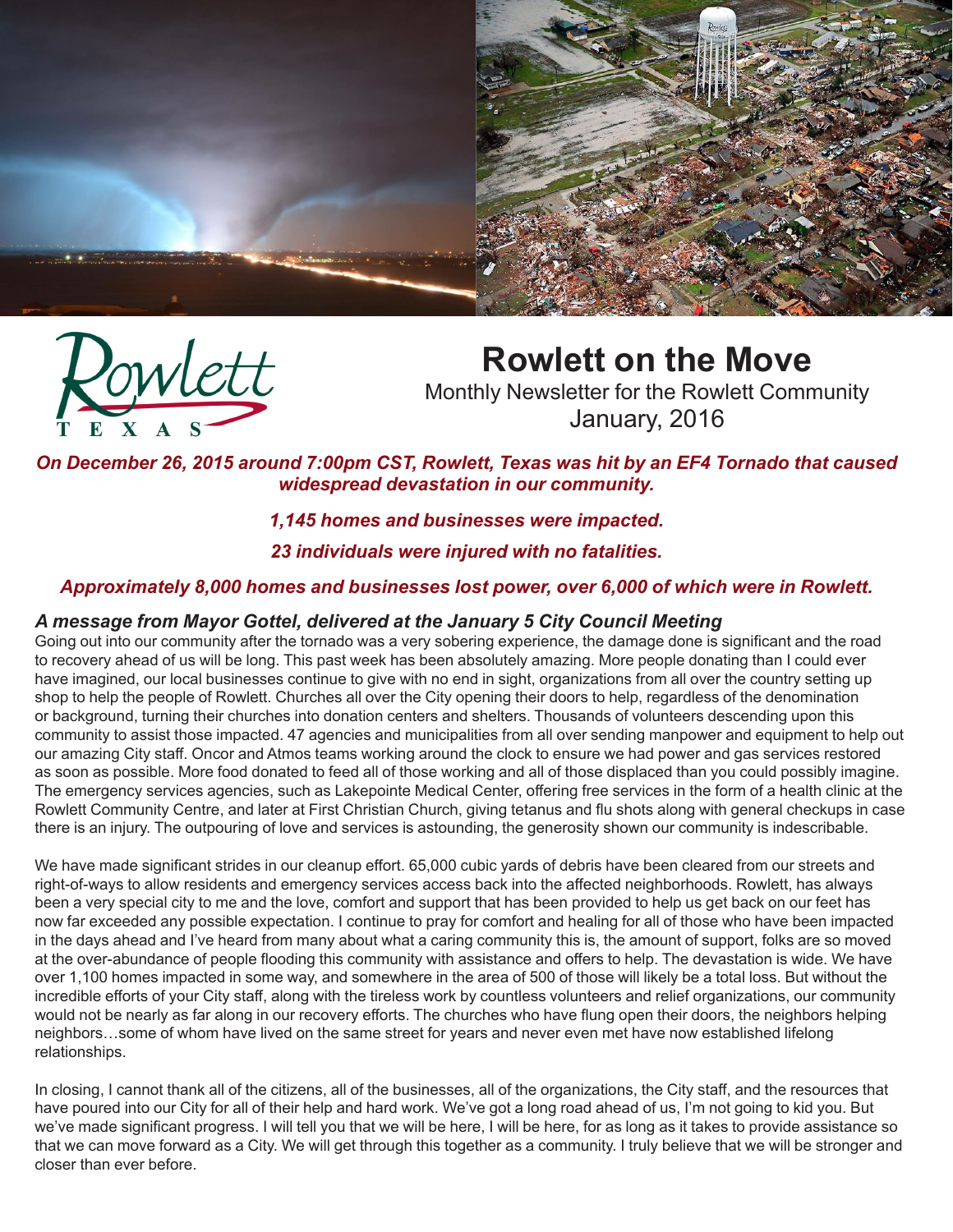## *Lost and Found Pet Info*

The Rowlett Animal Shelter, located at 4402 Industrial, is open and accepting displaced and found pets. Citizens who have either lost an animal or found one are encouraged to call 972-412-6219 for information. As of 1/6/2016, the shelter is housing 59 animals that have not been retrieved.

## *Storm Debris Removal and Trash Pickup Information*

For information and instructions for roll off, dumpster and storage device placement, along with residential trash pick-up instructions, please read the update, which includes helpful "Do's and Dont's", on pages 3-4 of this newsletter.

#### *City Does Not Perform Home Demolition*

In response to some questions asked by affected residents, the City of Rowlett will not perform demolition on any homes. This is the homeowner's responsibility and you will need to work with your insurance company to facilitate.

#### *Assistance with Debris Cleanup*

PLEASE reach out to your displaced neighbors, friends and families: if YOU or anyone you know needs volunteer assistance with debris cleanup, the following organizations are mobilized and here in Rowlett to help: Texas Baptist Men: 214-908-6239 Samaritan's Purse International Relief: 469-996-1429 Christian Aid Ministries: 817-933-2948

#### *Portable Restrooms in Affected Area*

Portable restrooms have been placed in nine locations stationed throughout the affected area to service both residents and volunteers during the clean-up process. See a map here: [Portable Restrooms Location Map](http://www.rowlett.com/DocumentCenter/View/10088)

#### *Landfill Pass Information*

C.M. Hinton Landfill - 3175 Elm Grove Road - 972-205-3670 - Monday-Friday 8am-4:30pm, Saturday 8am-3pm Rowlett residents affected by the tornado may come to City Hall (4000 Main), the Rowlett Community Centre (5300 Main Street), First Christian Church (corner of Miller & Chiesa) or the Granger Recreation Center (1310 W. Avenue F in Garland) to receive two landfill passes, each of which will allow you dispose of debris without charge twice in a calendar year (four trips to the landfill). The normal proof of a utility bill will be waived at this time, residents just need to present ID of some form. We realize that some residents lost many forms of identification and we will do our best to accommodate those without formal ID.

#### *Contractor Registration and List*

In an effort to aid in contractor registration and permit issuance, City of Rowlett Development Services, located at 3901 Main Street, will open at 7 a.m. for as long as needed. An inspector is available to perform emergency gas and electric inspection as well. Please find a list of contractors registered to perform work in the City of Rowlett below. This list, of course, will change daily so updates will be made periodically.

At this time, the City of Rowlett will only be issuing solicitor and contractor permits to DFW-based companies. The Rowlett Police Department has been working closely with the Texas Department of Insurance, as well as the National Insurance Crime Bureau to help safeguard our citizens. [Registered Contractor List.](http://www.rowlett.com/DocumentCenter/View/10085)

#### *Joint Disaster Management Resource Center Will Close Sunday, January 10*

Would you like to volunteer? Do you or someone you know need assistance?

The Cities of Rowlett and Garland have established a Joint Disaster Management Resource Center, located at the Granger Recreation Center, 1310 W. Avenue F in Garland, 972-205-2771. This joint center offers volunteers, residents impacted by the tornado, and the organizations offering resources a "one-stop-shop" to connect.

The center operates three components:

Volunteer Reception Center (VRC) - disaster volunteers are registered and referred to local

Client Disaster Services Center - residents impacted by the event can get assistance/access to a multitude of resources and recovery agencies.

Donations Management -Voluntary organizations with established donations structures in place to receive and deliver appropriate donated goods to disaster victims.

# **City of Rowlett - 972-412-6100 - www.rowlett.com For additional tornado recovery information, visit [www.rowlett.com/TornadoInformation.](http://www.rowlett.com/index.aspx?nid=1416)**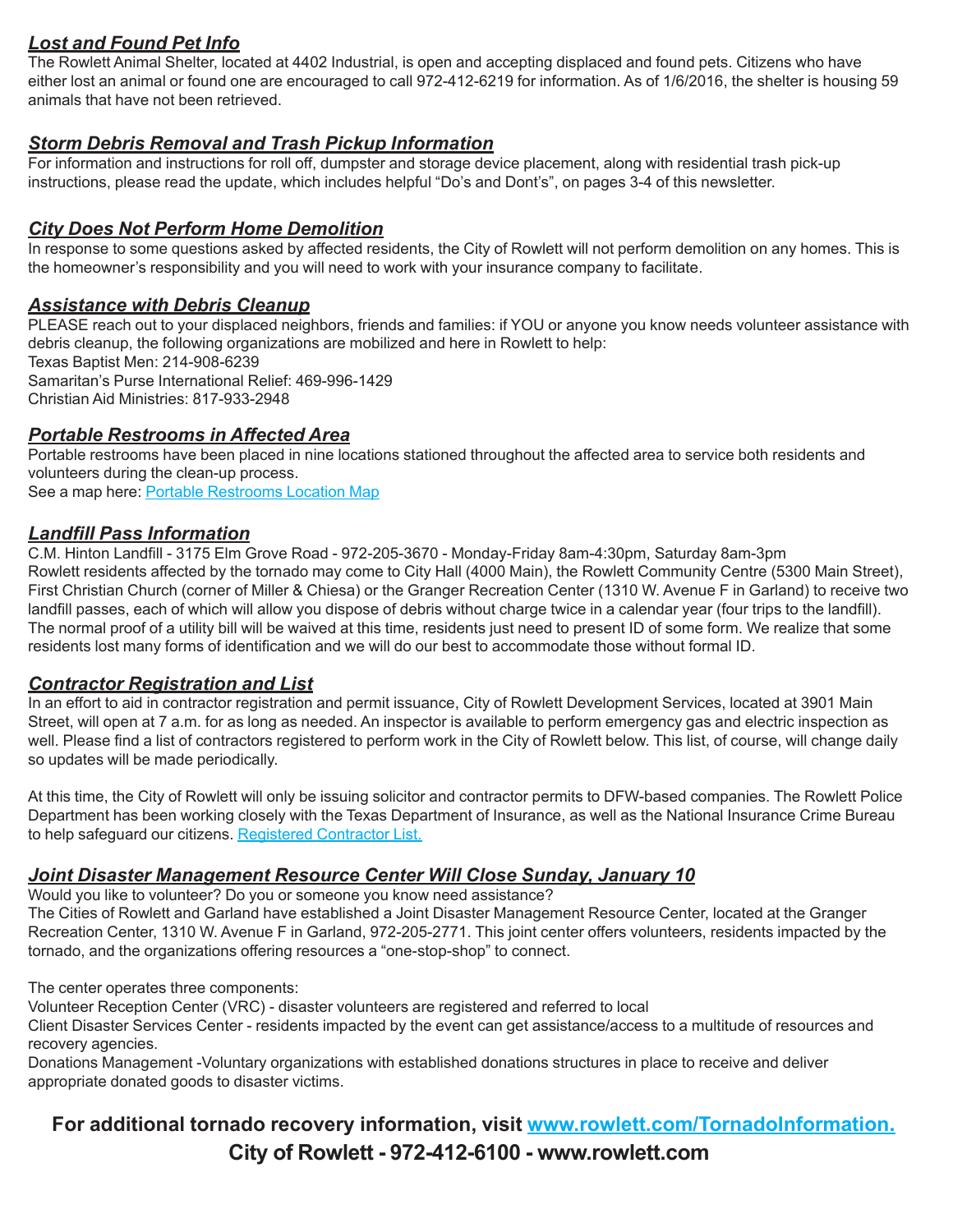## *Affected Resident Insurance Coverage Information Form*

The City of Rowlett is currently compiling information to assist in a possible FEMA disaster declaration. If you are a homeowner or tenant of an affected property, please take a quick moment to fill out the form linked below. This information will only be used by the City's Emergency Disaster Response Team and will not be shared with any outside organizations. We realize that this is an extremely difficult time for our community and appreciate your participation. [Affected Resident Insurance Coverage Form](http://www.rowlett.com/forms.aspx?FID=175)

#### *Info for GISD Students and Families*

Help GISD find families impacted by the storms: Meals, transportation and school uniforms are just some of the many things storm victims may need as they return to work and school Jan. 4 and 5. Please help locate all GISD families impacted by the tornadoes so they can answer questions and offer assistance. Identify them by calling 972-487-4999 from 8 a.m.-5 p.m. Monday-Saturday throughout Jan. 8, or visit www.garlandisd.net/gisdrecovers/. A list of temporary bus stops is also available there. [Garland ISD Recovers](http://www.garlandisd.net/gisdrecovers/)

#### *Mail Service for Affected Areas*

US Postal Service will continue to deliver mail to the homes that have mailboxes. For the homes without mailboxes, those that have been destroyed and those deemed uninhabitable, residents will need to present ID and pick up their mail at the Rowlett Post Office.

#### *Texas Department of Insurance Information*

For answers to insurance questions, help with a claim, or to report suspected insurance fraud, call the TDI Consumer Help Line at 1-800-252-3439. Help is available in English and Spanish. Insurance specialists are available Monday through Friday from 8 a.m. to 5 p.m. to answer your insurance questions and to help you with company contact information.

Visit [TDI's StormLink page](www.tdi.texas.gov/consumer/storms/index.html) for information to help you recover from a storm.

#### *Be Aware of Post-Disaster Fraud Practices*

Under the Deceptive Trade Practices Act, Texas law specifically prohibits deceptive acts or practices following a disaster declared by the Governor. These acts may include the selling or leasing of fuel, food, medicine or other necessities at an excessive price or demanding an excessive price in connection with the sale of these items.

- Door-to-door sales are quite common in post-disaster areas. Under Texas law, the seller must advise you of your right to cancel the sale within three days, and you should always ask for a physical address and for references. Be wary of any contractor that asks for full payment in advance or provides you a contract with blank spaces in it.
- Residents who are covered by insurance should work closely with their insurance provider. When interviewing a contractor, ask questions, ask for identification and ensure any contractor you hire is a legitimate contractor in good standing with the Better Business Bureau.
- It's also critically important that you safeguard your personal information. As state and federal assessment teams survey the damage, please know they will always have identification and will never ask for or accept money. Additionally, other postdisaster fraud practices may include fraudulent building or housing inspectors and contractors, phony pleas for disaster donations or fake offers of local, state or federal aid.

**If you suspect fraud or have a complaint, call the Texas Attorney General Consumer Protection Hotline at 800-621-0508.**

## **For additional tornado recovery information, visit [www.rowlett.com/TornadoInformation.](http://www.rowlett.com/index.aspx?nid=1416)**

# **Information on January Parks and Recreation and Rowlett Public Library programming is available at www.rowlett.com.**

**City of Rowlett - 972-412-6100 - www.rowlett.com**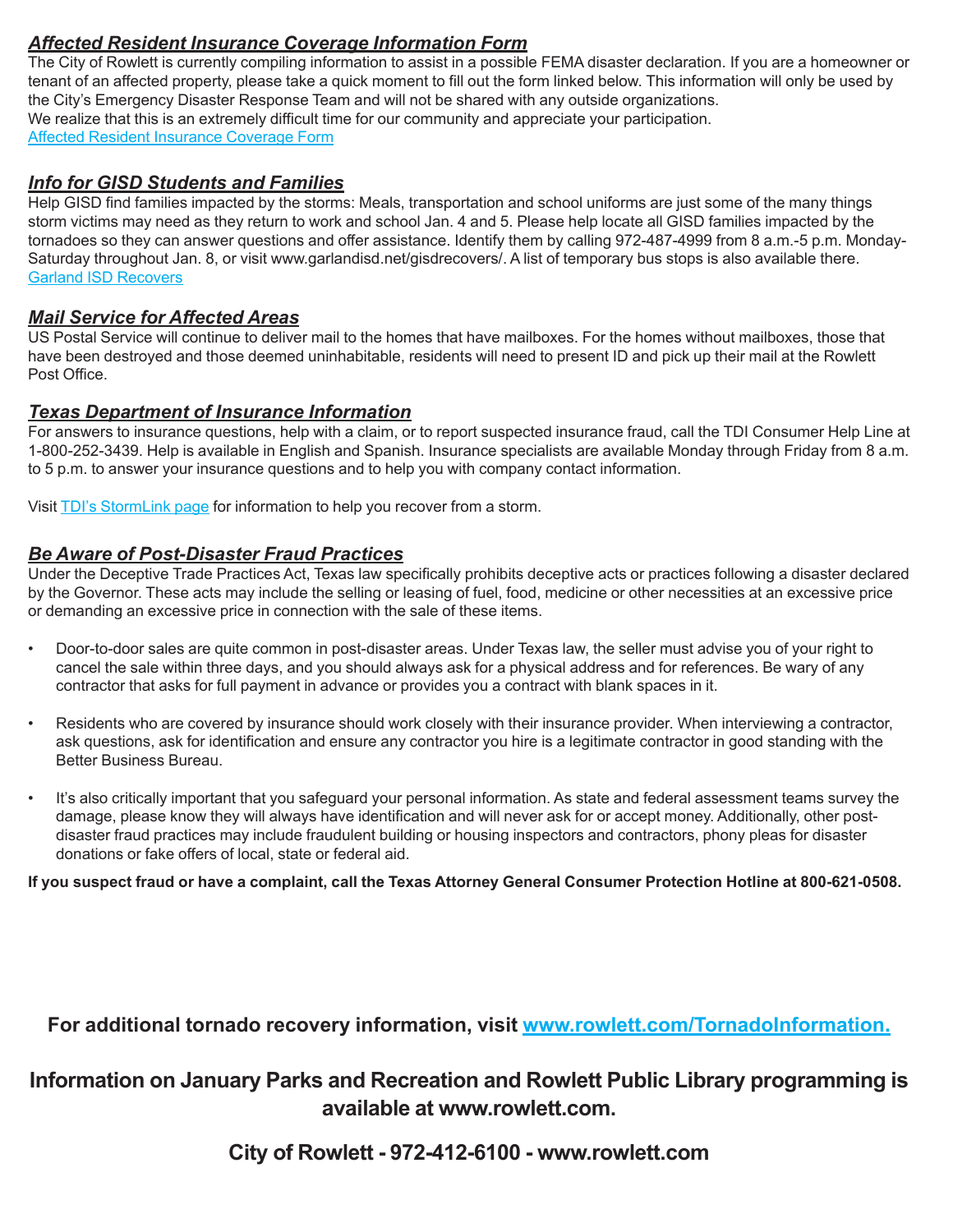# *City of Rowlett Storm Debris Removal, Trash Pickup Update*

Rowlett has been working around the clock, with the help of many other cities, to remove and dispose of debris. We have completed the first pass of all affected streets and are well into a second pass, far exceeding any expectations for an event of this magnitude. This progress is directly attributable to the incredible amount of support offered in the form of mutual aid from countless communities throughout the Metroplex, who have provided their manpower and equipment.

Currently, the City of Rowlett is vetting the next steps of this recovery phase and we are being very cautious with the decisions made to ensure the best interests of the entire community are considered. This storm



may receive a major disaster declaration, which could make disaster-related costs including debris removal and monitoring eligible for FEMA reimbursement. All debris removal, regardless of a FEMA declaration, will be conducted in accordance with FEMA guidelines to allow for potential reimbursement. This will ensure that our efforts are eligible for such funding when and if it occurs.

Rowlett staff has applied for assistance and has met with FEMA officials, who have done a preliminary inspection of the region, and they are assisting Rowlett in accumulating the appropriate information to make the determination on the declaration. In the coming week FEMA officials will be returning with several subject matter experts and evaluators to get into the finer points of this determination. When this determination occurs we will make a public notification and provide additional information.

In the meantime, City staff and the mutual aid cities will continue to manage the debris removal efforts. KEEP IN MIND that no commercial debris or hazardous waste will be removed by the City. All debris placed in the rightof-way must be related to this disaster.

Homeowners should contact their insurance carrier about coverage for debris removal. Contractors hired for repair or demolition are required to remove and dispose of debris, rather than placing debris in the right-of-way. If debris is dumped in the right-of-way it will not be picked up by Waste Management or the City.

Homeowners and volunteers who place residential debris in the right-of-way should keep disaster debris separate from household garbage. Clean vegetative debris and recyclables should be placed separately from construction, demolition debris and mixed debris. Please place debris outside of travel lanes and drainage ditches and away from obstacles such as mail boxes, water meters and fire hydrants.

**Currently, we estimate that Storm debris removal will continue for about 10 weeks. The first and second rounds of debris removal has actually been completed. We will make additional passes but homeowners, contractors and volunteers need to adhere to these guidelines to ensure a more safe and rapid recovery. The City will continue to send out communications specifying when the final debris collections will take place.**